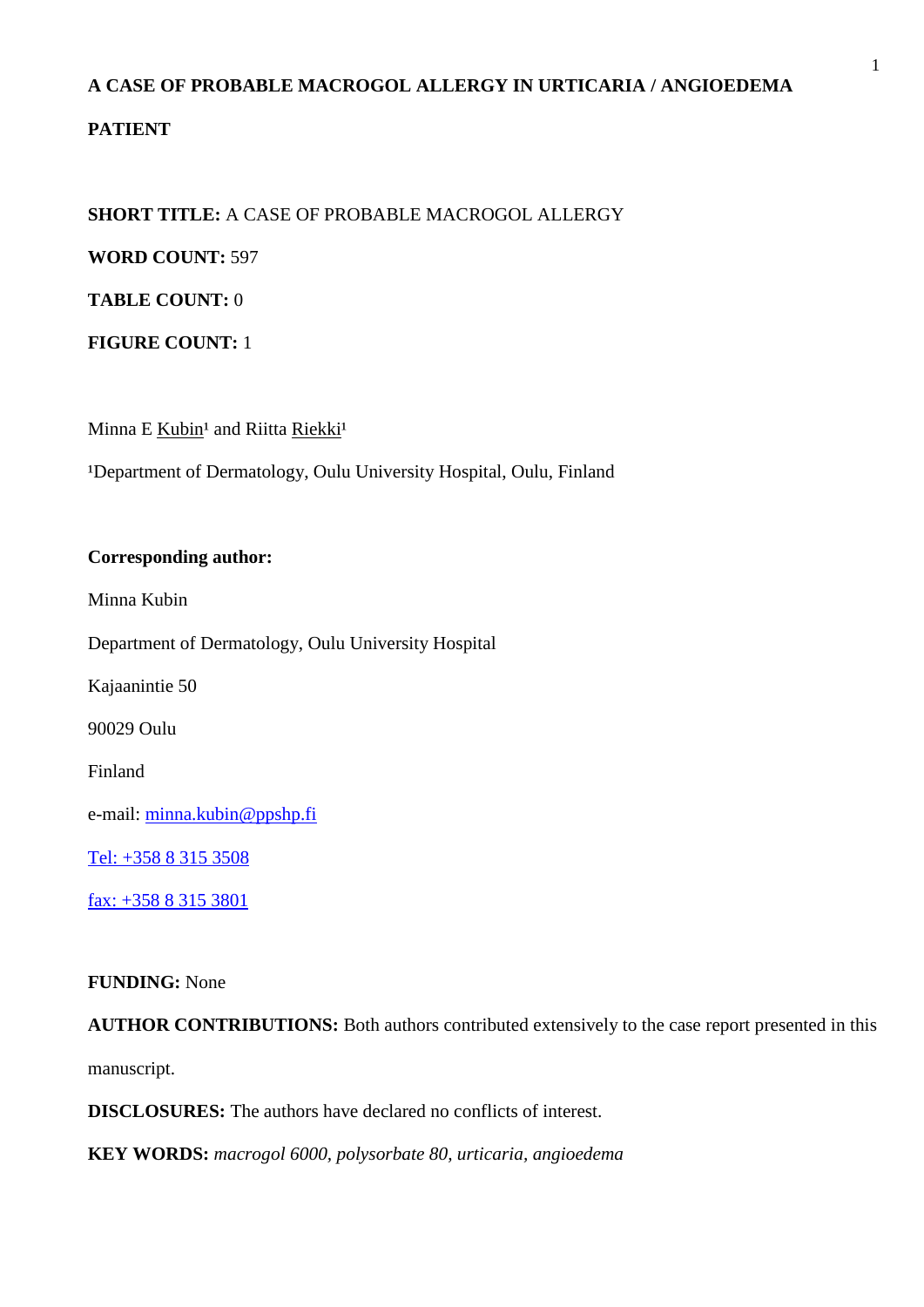Macrogols are used widely as dispersing agents, solvents and excipients in the production of pharmaceutical preparations as well as in food and cosmetic industry<sup>1</sup>. Anaphylactic reactions to macrogols have been reported after intake of tablet-form drugs<sup>2,3</sup>, injectable corticosteroid solutions<sup>4,5</sup> and ingestion of bowel-cleansing preparations<sup>6,7</sup>. We report here a patient who was at first suspected of having a more common hypersensitivity reaction to NSAIDs, but turned out to have macrogol allergy.

A 28-year-old healthy female was referred to our clinic due to angioedema and widespread urticaria. The patient had given birth a few months earlier, and during labor she had been given several drugs: lidocaine (Lidocain®), levobupivacaine (Chirocaine®), bupivacaine (Bicain®) and lidocaine spray (Xylocain®). Widespread urticaria and angioedema developed at the end of the labor. The patient was treated with hydrocortisone (Solu-Cortef®) and hydroxyzine (Atarax®). Previous anamnesis reveled a history of mild occasional urticaria and angioedema, which had exacerbated upon ingestion of ibuprofen (Burana®) and diclofenac (Voltaren rapid®). Non-allergic NSAID hypersensitivity was primarily suspected, but to exclude allergies, the patient was prick tested with the medications used. Prick tests with bupivacaine, levobupivacaine, lidocaine, chlorhexidine, latex and macrogol 6000 were done; ibuprofen and macrogol 6000 were positive (weal diameter, respectively, 9 mm and 9 mm + pseudopods; histamine weal 6 mm; Fig. 1a). An additional intradermal test with lidocaine and a prick test with lidocaine spray were performed; the tests were negative. Prick tests were then performed with diclofenac and macrogol 400 diluted 0.001%, 0.01%, 0.1% and pure; diclofenac was positive (weal diameter 8 mm + pseudopods; histamine weal 5 mm; Fig. 1b). Finally, since cross-reactivity has been suggested in the literature<sup>8</sup>, prick testing with polysorbate 20, polysorbate 80 and povidone were done; polysorbate 80 was positive (weal diameter 6 mm, histamine weal 5mm). Intradermal testing or oral challenge was not done for safety reasons, as systemic anaphylactic reactions have been reported following similar testing<sup>4</sup>. The patient was advised to systemically check drugs and products potentially containing macrogols, including personal hygiene products and preserved foods and to carry an epinephrine injector with her all the time due to the fact that systemic reactions to macrogols have been reported and complete avoidance can prove difficult.

The treatment of patients with macrogol allergy is rather challenging. Drugs that are used to treat allergic reactions, for example antihistamines, contain macrogols. Also, macrogols are not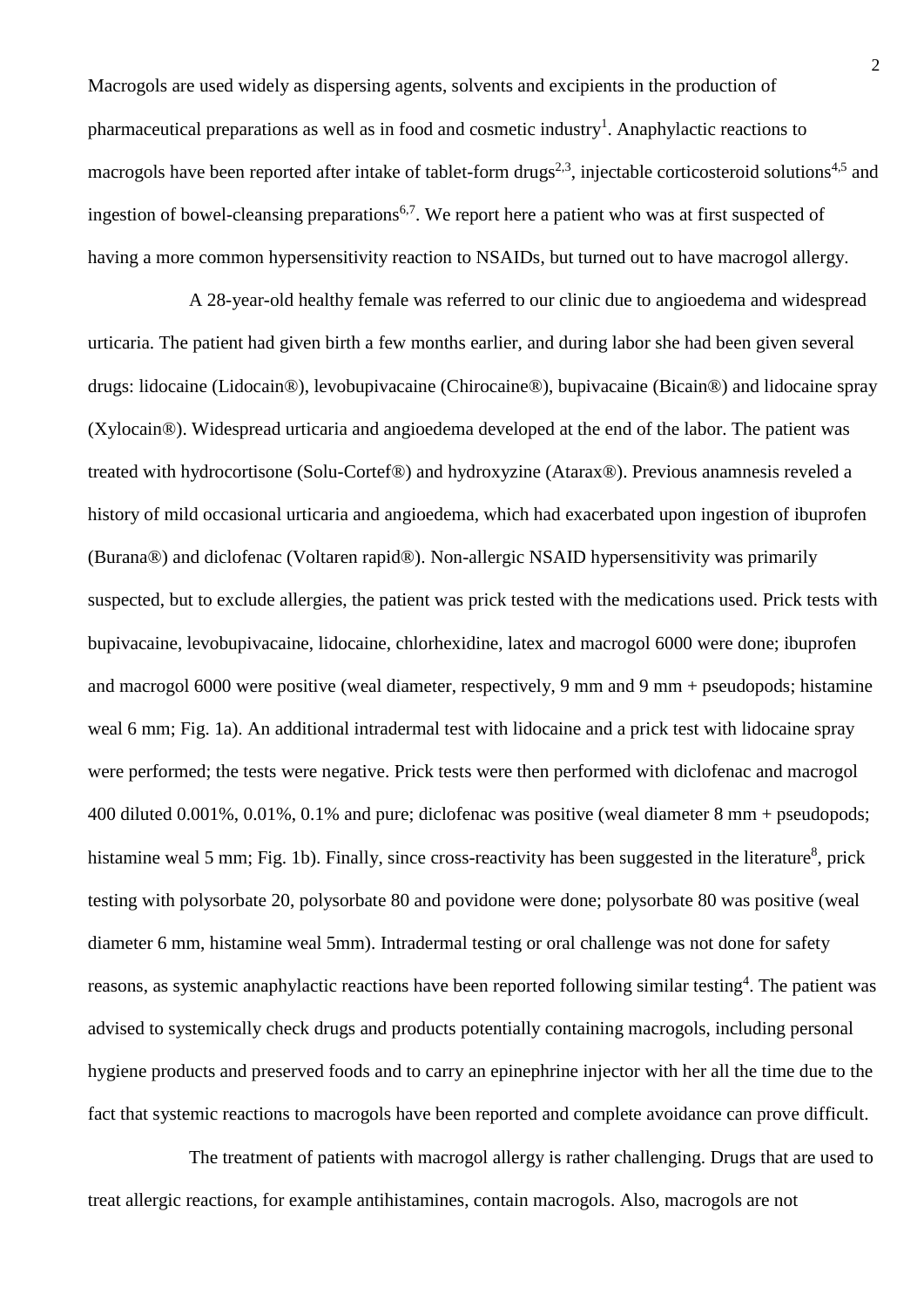necessarily mentioned in the ingredients of foods, making avoidance almost impossible. Little is known about the mechanism by which macrogols cause allergic reactions. As Shah et al. report in their literature review<sup>1</sup>, several studies demonstrating a delayed hypersensitivity to macrogols have been performed, but studies on immediate hypersensitivity reactions are extremely rare. The true hypersensitivity to macrogols is, however, suspected to be higher than reported<sup>7</sup>.

Cross-reactivity with macrogol analogies, as in this case, macrogol 6000 and polysorbate 80 (a macrogol-derivative), has been reported<sup>8</sup>. Clinical allergy may also be dependent on both dose and route of administration. Lower molecular weight (200-700) macrogols are liquid, and have been reported to cause contact dermatitis or contact urticaria while higher molecular-weight macrogols (1000-7500) are solid, and have been implicated in cases of anaphylaxis<sup>9</sup>. It is unclear whether the molecular weight or route of administration could affect the allergic response in macrogol-sensitized patients<sup>10</sup>.

This case resembled the more common NSAID hypersensitivity, but the tests revealed an allergy to excipients. The patient had not used many medications during her life but had handled macrogol-containing powder in a fume hood during laboratory work. Thus, sensitization via inhalation cannot be excluded, and we can only speculate as to what caused her to be sensitized to macrogols.

#### **REFERENCES**

1. Shah S, Prematta T, Adkinson NF, Ishmael FT. Hypersensitivity to polyethylene glycols. *J Clin Pharmacol* 2013;**53**:352-355.

2. Hyry H, Vuorio A, Varjonen E, Skyttä J, Mäkinen-Kiljunen S. Two cases of anaphylaxis to macrogol 6000 after ingestion of drug tablets. *Allergy* 2006;**61**:1021.

3. Co-Minh HB, Demoly P, Guillot B, Raison-Peyron N. Anaphylactic shock after oral intake and contact urticaria due to polyethylene glycols. *Allergy* 2007;**62**:92-93.